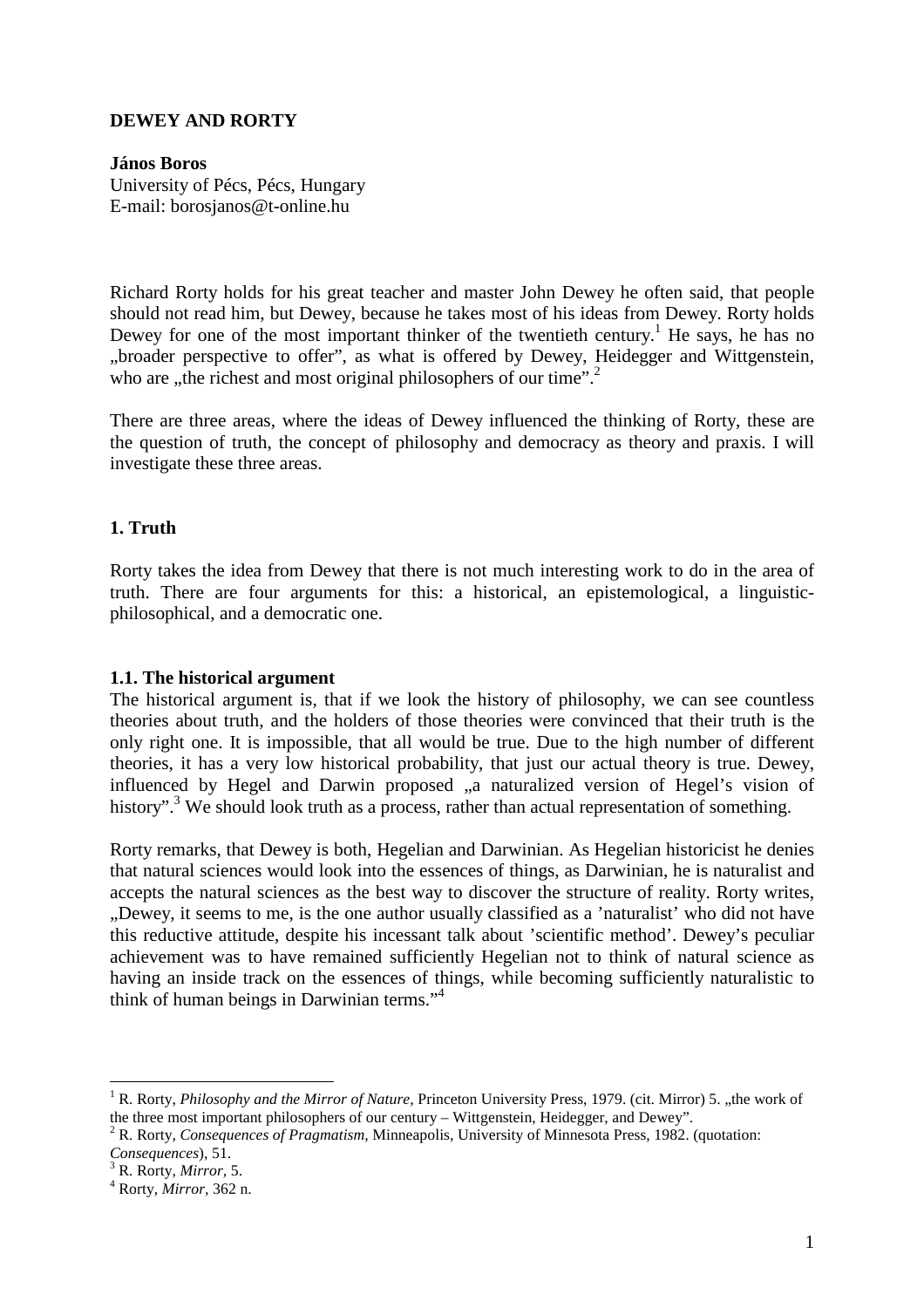Philosophers tried always escape history in the sense, that they thought, they can grasp or even already grasped the absolute truth, they thought, that they found "nonhistorical conditions of any possible historical development". Rorty holds that the "common message of Wittgenstein, Dewey and Heidegger is a historicist one. Each of the three reminds us that investigations of the foundations of knowledge or morality or language or society may be simply apologetics, attempts to eternalize a certain contemporary language-game, social practice or self-image."<sup>5</sup>

### **1.2. The epistemological argument**

The epistemological argument is, that if we investigate the structures of knowledge, that means the conditions of possibility of knowledge, we have only these structures, but we cannot say anything about the content of knowledge. The content "comes" from outside of the structure, and the content as such, or the origin of the content of knowledge remains obscure for the knower. We can never reach as known the thing outside the structure, so we can never reach a truth about the world, or a truth in ontological sense. Epistemological structures have notional, conceptual character their relationship is inferential, rational or logical. The structures of the world are causal. It is not clear, how to reduce causality on rationality, since the laws of them are completely different.

The representationalist theory, where we oppose cognitive structures to the world, and then say, these structures represent or mirror the reality, should be left behind us. As Rorty emphasizes, "Wittgenstein, Heidegger, and Dewey are in agreement that the notion of knowledge as accurate representation made possible by special mental processes, and intelligible through a general theory of representation, needs to be abandoned."<sup>6</sup>

This abandonment does not happen however with argumentation, but with throwing away. As seventeenth century philosophers did not argue against scholactic philosophers, but they deliberately forgot about them, similarly Dewey does not really argues against representationalism, but just he forgets it. Rorty proposes this kind of forgetfulness to his contemporaries. He describes the historically proposed solutions to the mind-body relationship, but he does not think, "there is a problem". $\frac{7}{1}$ 

Dewey calls the representationalist theory of knowledge "spectator theory of knowledge", which is not only quoted with approval by Rorty, but Rorty uses this concept as a synonymous to the representationalist epistemology. Rorty quotes Dewey with agreement, ..Dewey sees the metaphor of the Eye of the Mind as the result of the prior notion that knowledge must be of the unchangeable: 'The theory of knowing is modeled after what was supposed to take place in the act of vision. The object refracts light and is seen; it makes a difference to the eye and to the person having an optical apparatatus, but none to the thing seen. The real object is the object so fixed in its regal aloofness that it is a king to any beholding mind that may gaze upon it. A spectator theory of knowledge is the inevitable outcome.<sup>8,,9</sup> This is a powerful metaphor, Rorty uses over and over again. If we let the world to determine our knowledge, we let it be a kind of god, a king of our knowledge. So, research for knowledge becomes a kind of religious activity. Rorty proposes, that we "Western liberal"

 $\overline{a}$ 5 R. Rorty, *Mirror,* 10.

<sup>6</sup> R. Rorty, *Mirror*, 6.

<sup>7</sup> R. Rorty, *Mirror,* 7.

<sup>8</sup> J. Dewey, *The Quest for Certainty,* New York, 1960. 23. (quoted by Rorty, *Mirror* 39.)

<sup>9</sup> Rorty, *Mirror* 39.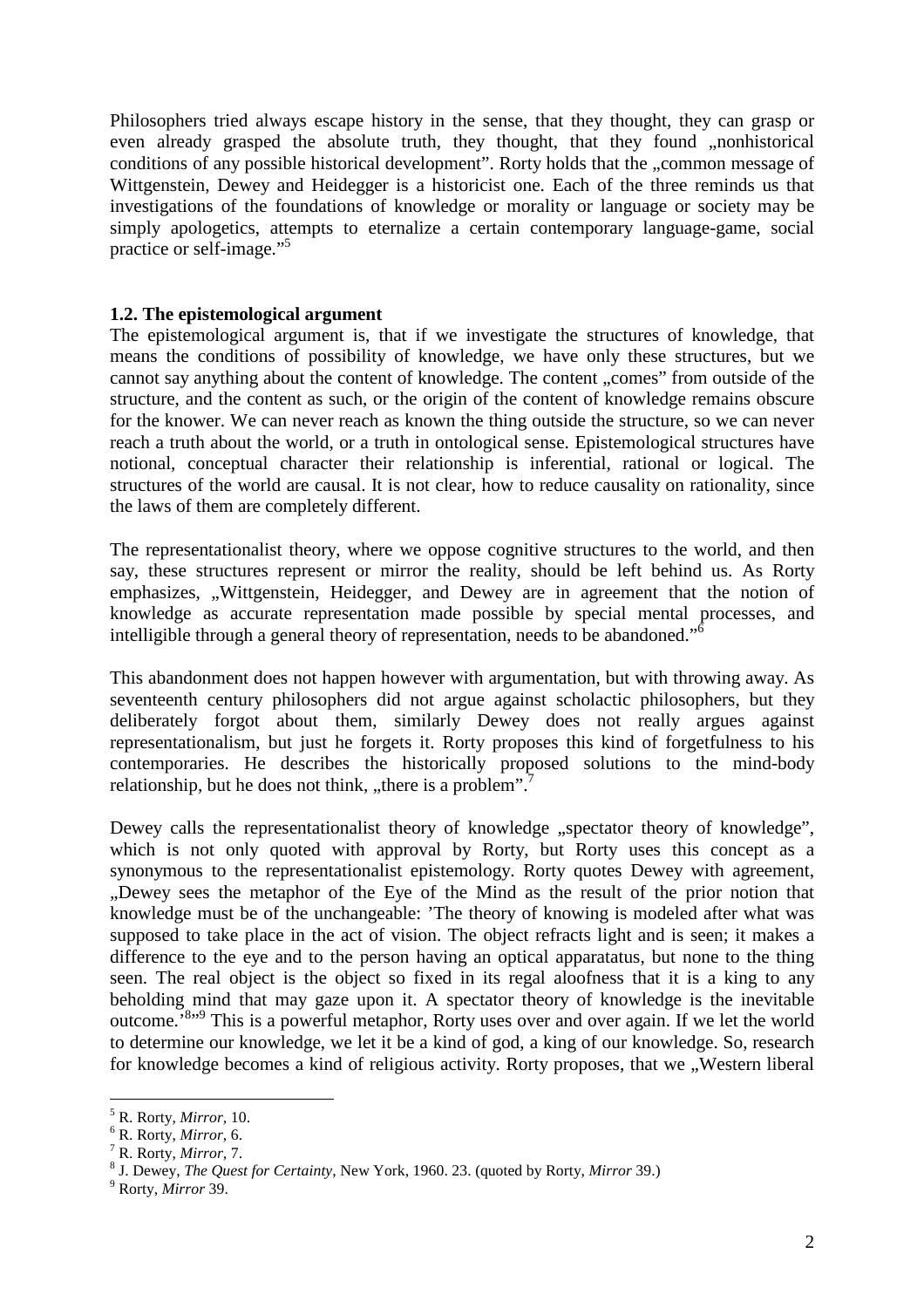intellectuals" should abandon the reality as a superpower over us, since the reality with its causal laws has not the laws of our discussions and the grammar of our vocabularies. After having abandoned religion and metaphysics, we should abandon the search for certainty and for the things in the world as presuppositions of truth knowledge.

It should be mentioned, that the metaphor, the mind as an eye does not originates from Dewey but from the old Greeks. As Rorty remarks, "Plato's description of *nous* (is) 'the eye of the soul'  $(...)$  the archaic use of noein  $(...)$  the grasp of images".<sup>10</sup> As a matter of fact if we abandon the representationalist or spectator theory of knowledge, we abandon almost the whole history of philosophy, since the ancient are the origins of it, and since they influenced everything what came after.

That is why Rorty can write, that we should not look on Dewey as an epistemologist, who corrected towards holism the atomism of early analytic philosophy. "As long as we see James" or Dewey as having 'theories of truth' or 'theories of knowledge' or 'theories of morality' we shall get them wrong. We shall ignore their criticism of the assumptions that there ought to *be*  theories about such matters."<sup>11</sup> Dewey rejects any epistemological theory, and replaces such questions as "Does this sentence represents reality accurately" with sentences as "What would it be like to believe that? What would happen if I did? What would I be committing myself to?" $^{12}$ 

Rorty emphasizes, that there are no constrains on inquiry, unless conversational ones, and since objections or conversational constraints cannot be anticipated, it cannot anticipated, when a conversation comes to a temporary end.

# **1.3. The linguistic argument**

The linguistic argument is structurally similar to the epistemological argument, and says, that all analysis of language remains in language. We never reach the world outside the language. The world has no linguistic character, the world does not speak, only we, human beings have language, only we are speaking. The world cannot answer to our questions, only human beings answer to questions.

We are enclosed in our language. It is not possible to think or to speak about the world without language. As Rorty says, "there is no way to think about either the world or our purposes except by using our language. … Philosophy, the attempt to say 'how language relates to the world' by saying what *makes* certain sentences true, or certain actions or attitudes good or rational, is, on this view, impossible."<sup>13</sup> This is one of the most powerful arguments of Rorty against any hopes, to answer our philosophical questions with the help of analytic philosophy.

Language can be only a tool, but not a mirror of reality, since we cannot take a third position, look on language and reality, and then to say, how they fit together whether the representation of reality in language is correct or not.

<sup>10</sup> Rorty, *Mirror,* 40. n.

<sup>11</sup> Rorty, *Consequences,* 160.

<sup>12</sup> Rorty, *Consequences,* 163.

<sup>13</sup> Rorty, *Consequences* xix.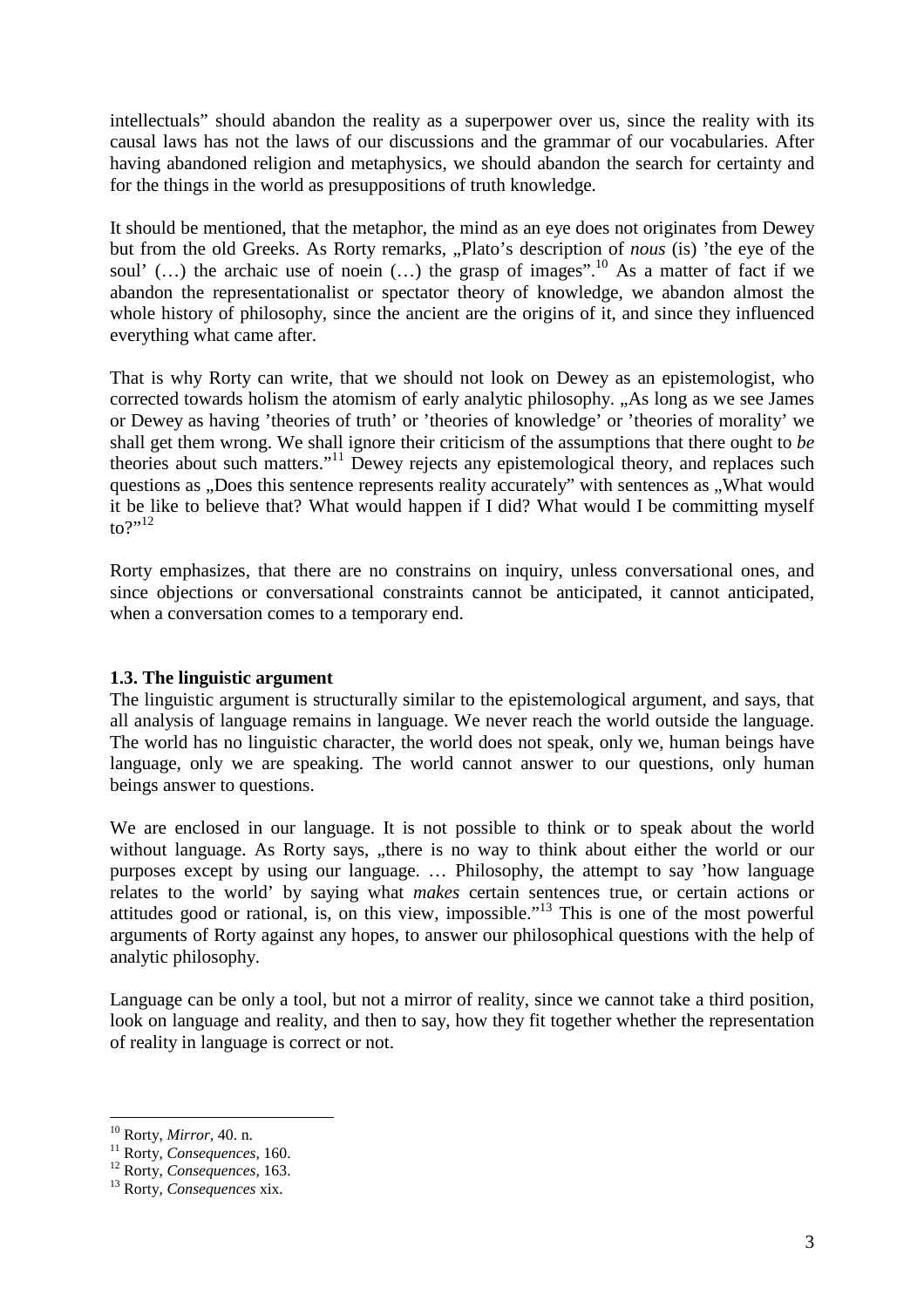Linguistic philosophy or analytic philosophy analyzes concepts, but they do not create or bear real philosophical concepts. They can show, how different concepts are related to each other, or what structure concepts have, but they cannot develop brand new philosophical research programs. They even cannot develop or create new philosophical concepts. Rorty says, following Dewey, that "I am fairly sure that the philosophy of language has not given us any interesting new debating points."<sup>14</sup>

### **1.4. The democratic argument**

The democratic argument comes partly from the new logical thinking of Dewey, partly from the needs of democracy. Dewey says, that traditional logic describes the structures of a thinking, which belongs to the oppressive societies, where there were the oppressors and the oppressed. The thinking was in the hand of the oppressors, or the higher classes, and they distinguished always between themselves and the others. For this distinction they had to establish a way of thinking where the good, the right people were in truth and the bad people were in falsity. Dewey says, in the democracy we cannot have, and we cannot allow such kind of thinking. Dewey, who read a lot of Hegel in his youth, proposes that we overcome the binary true-false structured thinking, and as in democracy everyone is on the good side, so everyone is in some sense in truth.

Dewey proposes that instead of studying the representationalist, the mirroring models, we should change the topic and turn toward democracy. "Dewey ... wrote his polemics against traditional mirror-imagery out of a vision of a new kind of society. In his ideal society, culture is no longer dominated by the ideal of objective cognition but by that of aesthetic enhancement. In that culture, as he said, the arts and the sciences would be 'the unforced flowers of life'."<sup>15</sup> And then, Rorty interprets his own activities, which does not give too much to what Dewey has said, but perhaps helps to shatter the traditional image. As he says in the introduction of *Mirror*, his book "has little to add to these criticism (those of Wittgenstein, Heidegger and Dewey  $-$  J. B.), but I hope that it presents some of them in a way which will help pierce through that crust of philosophical convention which Dewey vainly hoped to shatter." $^{16}$ 

Rorty understood himself as continuing the work of Dewey to shatter the old crust. With this, he does not want to abandon the project of Enlightenment, but as he understands, he tries to liberate from supposed obstacles which hold up its further development and the realization of social hopes. Rorty writes about this, "James and Dewey rejected neither Enlightenment's choice of the scientist as moral example, nor the technological civilization which science had created. They wrote, as Nietzsche and Heidegger did not, in a spirit of social hope. They asked us to liberate our new civilization by giving up the notion of 'grounding' our culture, our moral lives, our politics, our religious beliefs, upon 'philosopical bases.' They asked us to give up the neurotic Cartesian quest for certainty which had been one result of Galileo's frightening new cosmology, the quest for 'enduring spiritual values' which had been one reaction to Darwin, and the aspiration of academic philosophy to form a tribunal of pure reason which had been the neo-Kantian response to Hegelian historicism."<sup>17</sup> Rorty emphasizes here as over and over again, that the search for certainty should be replaced by the

<sup>14</sup> Rorty, *Mirror,* 311.

<sup>15</sup> R. Rorty, *Mirror,* 13.

<sup>16</sup> R. Rorty, *Mirror,* 13.

<sup>17</sup> Rorty, *Consequences*, 161.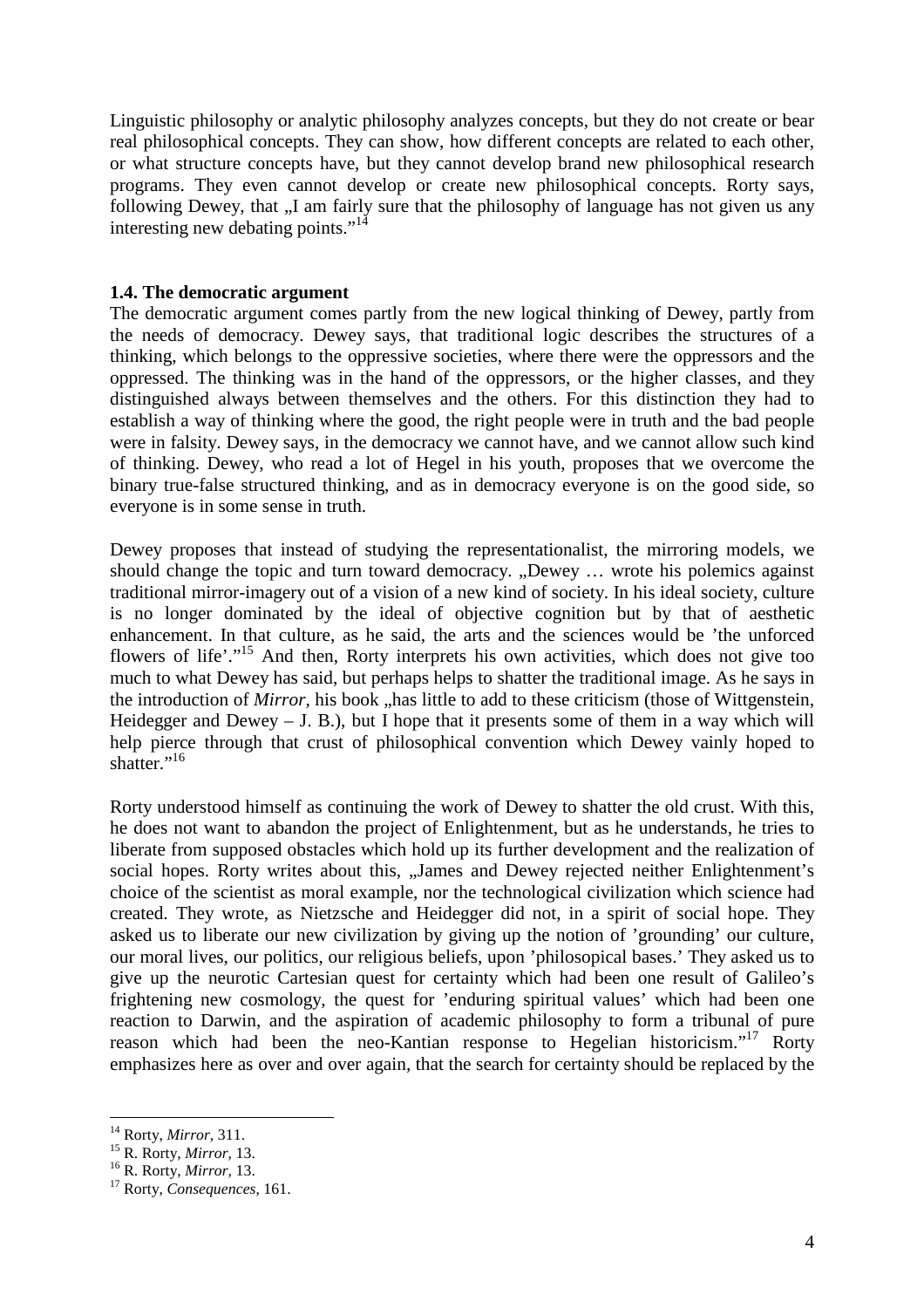search for a better society. Social hope can emerge only there, where people try to change practically their social environment.

## **2. Philosophy**

Rorty holds philosophy for an obsolete activity. Many classical philosophical questions belong today to the natural sciences or to humanities. The rest is the question of truth and meaning, but these are unsolvable problems. The search for truth should be replaced by the search of a just society.

Both, analytic philosophy and contemporary continental philosophy are in Rorty's time trying to overcome traditional philosophical questions and methods. Analytic philosophy tries to sharpen analysis, continental philosophy discovers communicative philosophy, deconstruction, hermeneutic, all movements, which try to abandon in it's on way philosophy. But, Rorty says, James and Dewey are waiting on the end of the road, analytic and continental philosophy are walking on. "James and Dewey were not only waiting at the end of the dialectical road which analytic philosophy traveled, but are waiting at the end of the road which, for example, Foucault and Deleuze are currently traveling".<sup>18</sup> The end of the road is overcoming traditional philosophical questions, a time after philosophy.

Dewey prepares the understanding of the end of the philosophy (every Hegel scholar tries to formulate his version of the end of philosophy) with the distinction between theory and practice, between the holy and the lucky. For him, "the little dualisms of subject-object, mind-matter, experience-nature are seen … as dialectical diminutions of the great dualism between the holy and the lucky – the enduring and the day-to-day.<sup> $19$ </sup> Our contemporary task is to reject all such dualisms, because they have nothing to do with nature – and to return to the experience, to which human beings , are most deeply and passionately attached".<sup>20</sup> Rorty is happy to continue and to realize the project of Dewey, which is described by him: "Meantime a chief task of those who call themselves philosophers is to help get rid of the useless lumber that blocks our highways of thought, and strive to make straight and open the paths that lead to the future".<sup>21</sup> To care about the future it is to turn away from classical philosophy, which builds conceptual hierarchies or analyzes them. The last step is to be done: "Until the dogma of fixed unchangeable types and species, of arrangement in classes of higher and lower, of subordination of the transitory individual to the universal or kind had been shakening its hold upon the science of life, it was impossible that the new ideas and method should be made at home in social and moral life. Does it not seem to be the intellectual task of the twentieth century to take this last step? When this step is taken ... the reconstruction of philosophy [will] be made an accomplished fact."<sup>22</sup> The reconstruction of philosophy, the project what Rorty continues, that philosophy turns to social and moral life, searching a life with more imagination, freedom and justice.

For Dewey the full naturalization of philosophy is the way, we should go, which leads us to the society, which is the best for human nature: to democracy.

<sup>18</sup> Rorty, *Consequences*, xvii.

<sup>19</sup> Rorty, *Consequences,* 43.

<sup>20</sup> Dewey, Reconstruction in Philosophy, New York, Dover, 1958. 25. (quoted by Rorty, *Consequences,* 43.

<sup>21</sup>Dewey, *The Later Works,* 5.160.

<sup>22</sup>Dewey, *The Middle Works,* 12.122k.